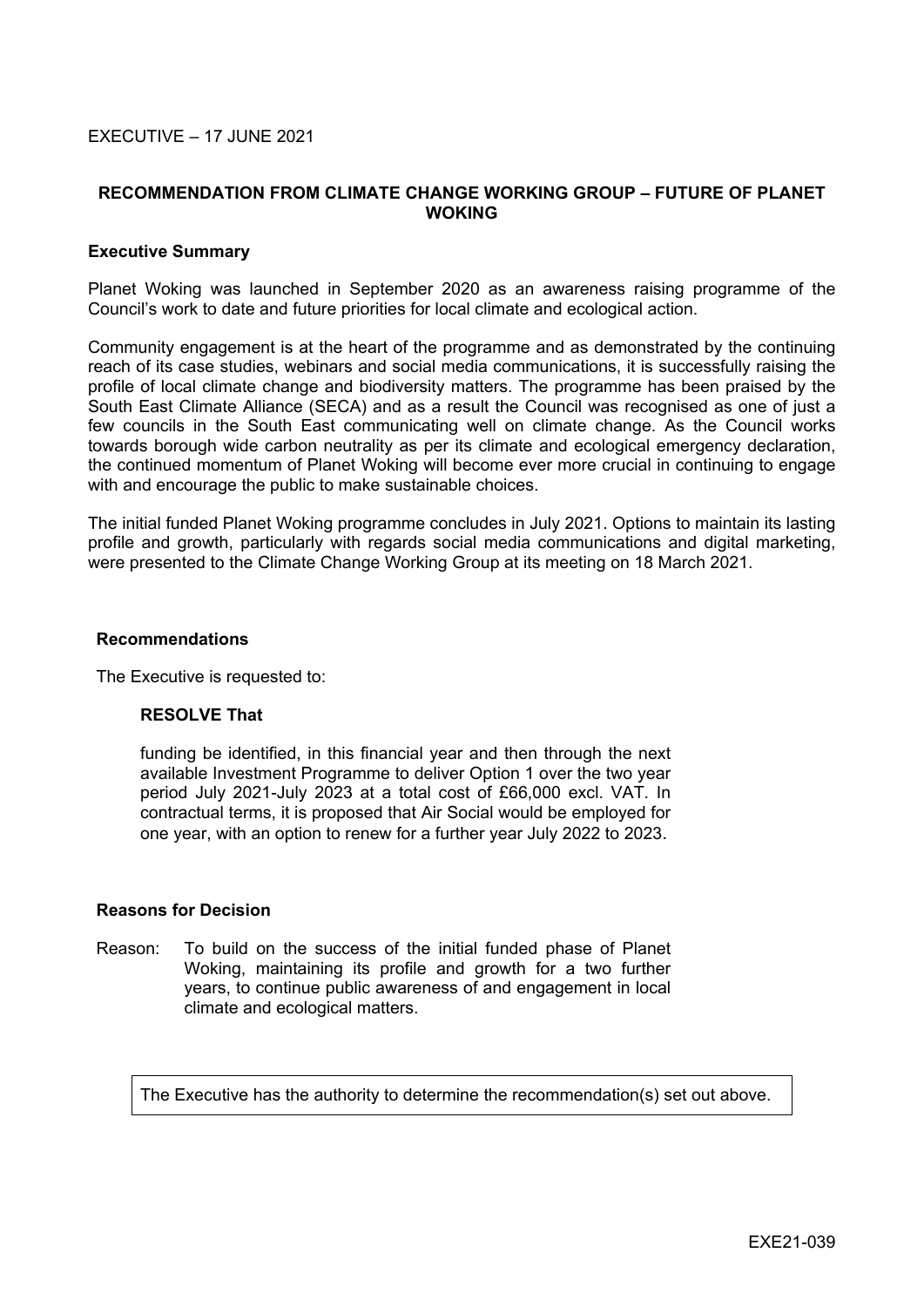| <b>Background Papers:</b>                             | None.                                                                                               |
|-------------------------------------------------------|-----------------------------------------------------------------------------------------------------|
| <b>Reporting Person:</b>                              | Geoff McManus, Director of Neighbourhood Services<br>Email: geoff.mcmanus@woking.gov.uk, Extn: 3707 |
| <b>Contact Person:</b>                                | Lara Beattie, Senior Policy Officer<br>Email: lara.beattie@woking.gov.uk, Extn: 3013                |
| <b>Portfolio Holder:</b>                              | Councillor Kevin Davis<br>Email: cllrkevin.davis@woking.gov.uk                                      |
| <b>Shadow Portfolio Holder:</b> Councillor Ken Howard | Email: clirken.howard@woking.gov.uk                                                                 |
| Date Published:                                       | 9 June 2021                                                                                         |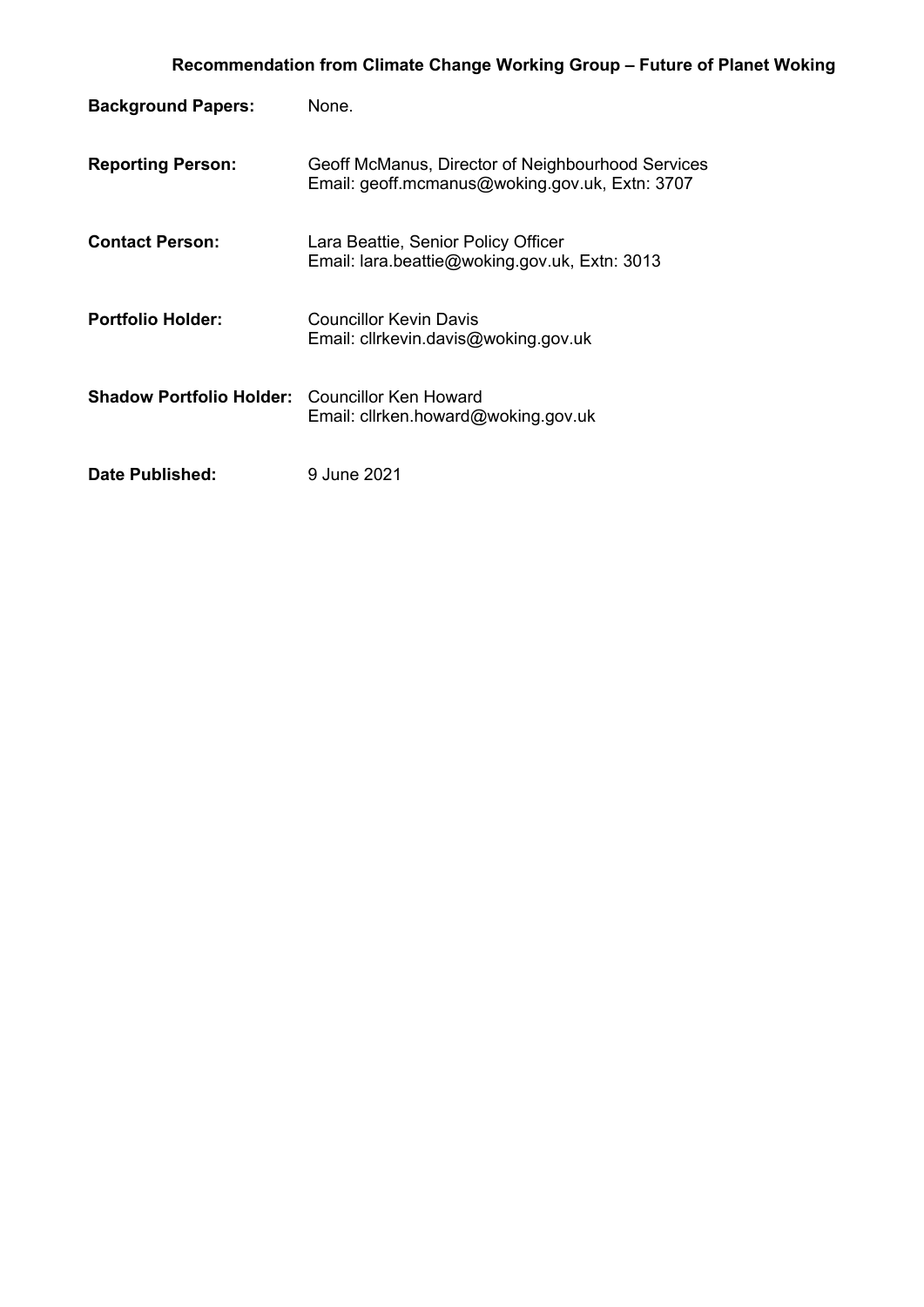## **1.0 Introduction and background**

- 1.1 On 24 September 2020, Woking Borough Council launched Planet Woking a programme dedicated to climate change, sustainability and biodiversity in the borough.
- 1.2 Following the Council's climate and ecological emergency declaration on 25 July 2019<sup>1</sup>, the Environment Portfolio Holder wanted to develop a programme of engagement with Woking residents and businesses to raise awareness of the Council's work to date and future priorities for local climate action. Originally based around the idea of an annual conference, the brief evolved into a programme of online talks supplemented with online case studies and articles.
- 1.3 The premise behind the programme is that, as per Mike Berners-Lee book "There is no Planet B", we should all be working together to secure the future of our borough by taking action to address climate change locally. As a key local influencer, Woking Borough Council can help to encourage the public and local companies to look after "Planet Woking".
- 1.4 The purpose of the Planet Woking programme is three-fold:
	- To share what the Council has been doing to date to address climate change and sustainability locally;
	- To raise awareness about what the Council is doing to meet its carbon neutral targets; and
	- Inspire local people to get involved and make, or continue to make, changes to live a greener, more sustainable life and gather their feedback for new project ideas.
- 1.5 In order to deliver these objectives, the Council contracted Air Social a local digital marketing and social media agency – to work with officers in the Green Infrastructure team. Air Social has provided marketing expertise for other Council projects including Woking Works, Best Bar None and Too Good to Go. The year-long Planet Woking contract began in July 2020. As well as branding and logos, Air Social also developed the standalone website, which Green Infrastructure colleagues have then populated with case studies and resources. Air Social has also been crucial to social media messaging and associated content plans.
- 1.6 Since its launch, many activities have been undertaken as part of the Planet Woking programme. These are detailed in Appendix 1. Community engagement is at the heart of the programme and, as demonstrated by the continuing reach of its case studies, webinars and social media communications, Planet Woking is raising the profile of local climate change and biodiversity matters. A number of resources have been put together collaboratively with individuals and community groups to inspire others to get involved. Social media activity has resulted in almost 1,000 followers; almost 15,000 engagements (likes, comments and shares) and has reached over 120,000 people.
- 1.7 At its meeting on 18 March 2021, the Climate Change Working Group received a paper on the future of Planet Woking beyond July 2021 when the initial funded project closes. Although Planet Woking will remain an established brand and framework through which the Council can continue to promote and share its climate change and sustainability projects, the paper explored possible options for its lasting profile and growth.

 $<sup>1</sup>$  This cross-party declaration recognised the continued priority and commitment the borough gives to</sup> addressing climate change, both through mitigation and adaptation. The Council pledged to become carbon neutral by 2030 across its own estate and operations and by 2050, or before, across the borough.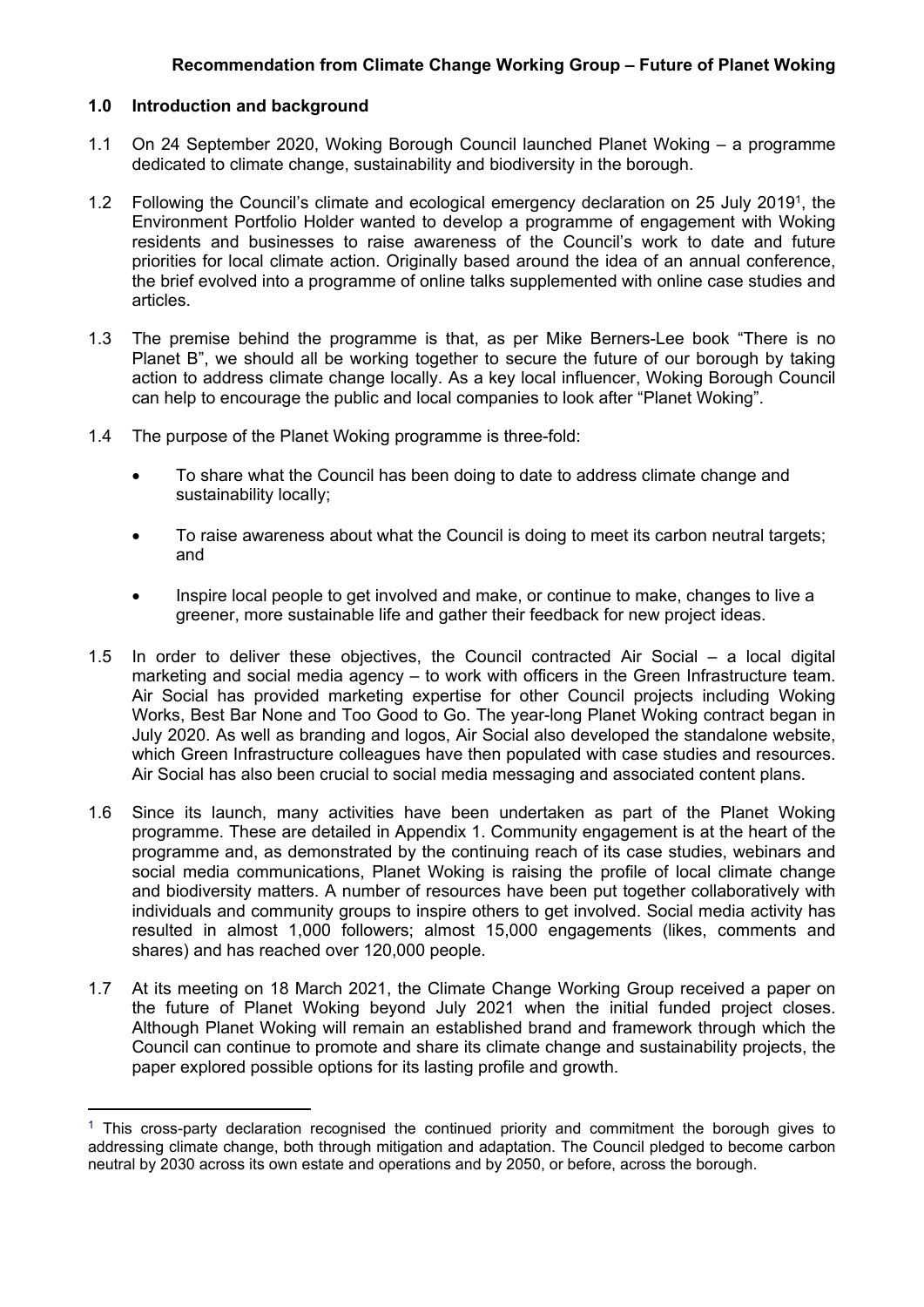## **Recommendation from Climate Change Working Group – Future of Planet Woking**

- 1.8 The current programme continues until July 2021 during which time communications and engagement will continue to further raise the profile of what the Council and its partners are doing locally to address the climate and ecological declaration. Activities include:
	- a further themed webinar on sustainable transport;
	- regular communications and engagement through social media;
	- possible Planet Woking sponsored community engagement activities;
	- continued expansion of case studies and resources on the Planet Woking website; and
	- future engagement opportunities through the Big [Conversation](http://www.woking.gov.uk/council-and-democracy/big-conversation) and Woking Residents' Panel. The Residents' Panel will also provide people who live in the borough with ongoing opportunities to shape the borough's future, by acting as a sounding board for future initiatives. This will provide further opportunities to raise awareness and strengthen community understanding and engagement with the borough's climate emergency declaration.

### **2.0 Next steps**

- 2.1 Officers have considered the future of Planet Woking beyond July 2021 when the initial funded project closes to maintain its lasting profile and growth.
- 2.2 Mindful of budgetary constraints, officers plan to build on the resources put together so far and do all that is possible in-house. The original investment during 2020/21 has secured some outputs that will not require significant ongoing financial contributions (e.g. an established website, branding and growing case study depository). However, there are aspects that will benefit from continued financial support in order to maintain the momentum and exposure established so far.
- 2.3 Expert input in terms of social media communications and digital marketing in particular will be key to the continuing success and public awareness of the programme and in preventing its stagnation. This will be important in continuing to engage the community in positive action to tackle our borough wide commitments with regards to the climate and ecological emergency declaration.
- 2.4 In this regard, three potential packages of financial support to secure a further two years of Air Social's services were presented for consideration by the Working Group at its meeting on 18 March 2021. These are shown in Appendix 2.
- 2.5 In addition to the core activities included in each package, an additional contingency budget has also been suggested for possible ad hoc activities arising through the year. This could cover additional campaigns, events, etc. The costings are presented per annum.
- 2.6 In consideration of these packages and in the context of the prevailing economic climate, officers advise that Option 1 would best offer continued momentum of the Planet Woking programme, particularly via a continuing presence on social media which is key to public engagement. Officers also support maintaining these services through Air Social given the successful quality delivery of outputs so far and vested interest in the Planet Woking brand.
- 2.7 A total budget of £66,000 excluding VAT will be required for delivery of Option 1 for two years from July 2021 to July 2023. A two year extension to the programme rather than one year is recommended to give continuity to the Planet Woking messaging over a longer period. This would better support the continuing embedding of the brand and its messages in local consciousness and in affecting local action and positive environmental behavioural change. The Climate Change Working Group was minded to recommend this to the Executive.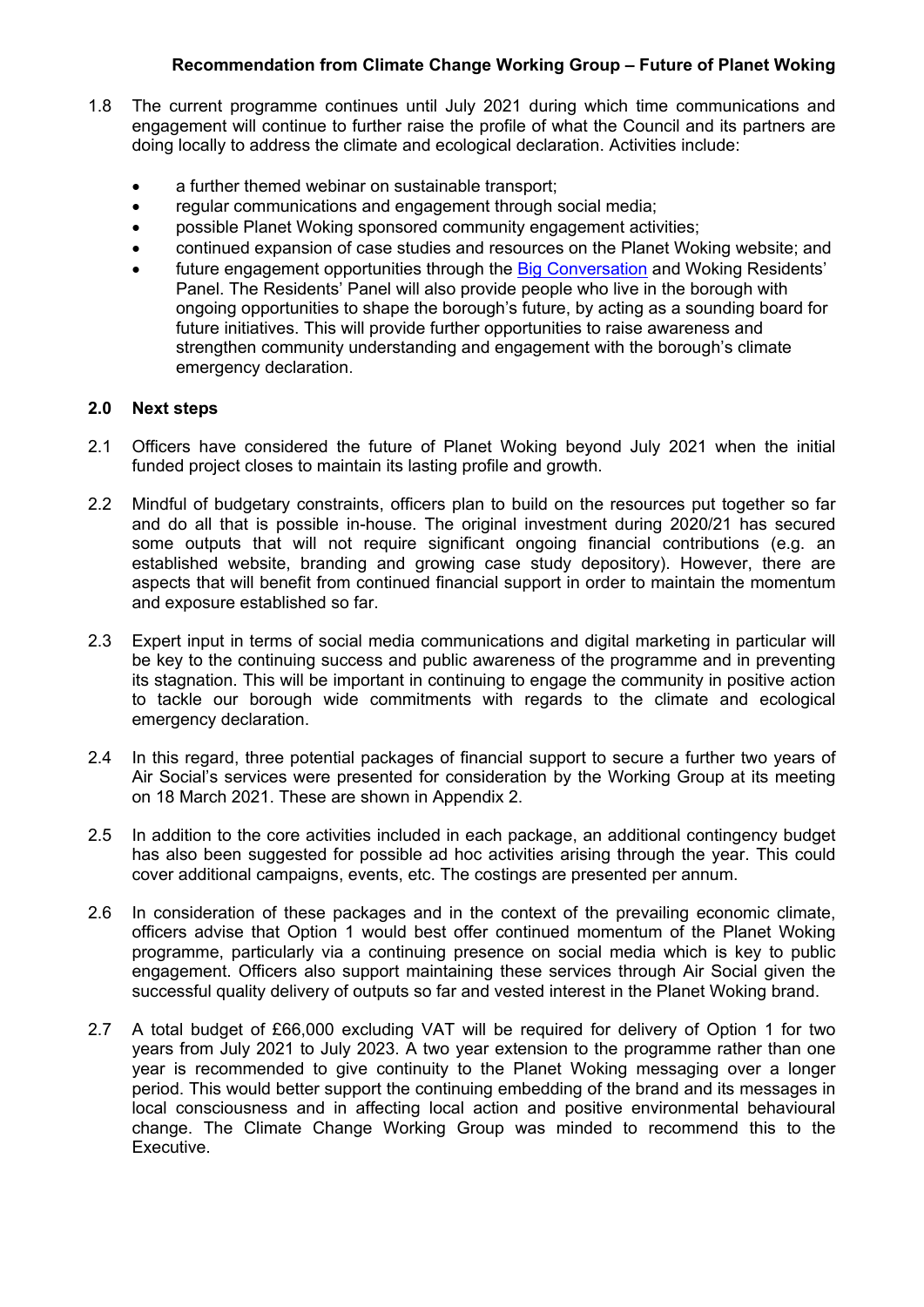## **Recommendation from Climate Change Working Group – Future of Planet Woking**

2.8 Whilst additional items included in Options 2 and 3 would bring a wider range of engagement, it is considered that any future online talks could be organised and managed in-house with the recordings edited and published as ad-hoc expenditure through the identified contingency budget, as and when required. The same approach could be taken with promotional videos for particular items if it is deemed their additional cost brings added value. As seen with coverage and engagement so far in the programme, there is much value in blogs, case studies and social media posts, which can be maintained with minimal spend, particularly given the foundation of outputs secured to date.

## **3.0 Conclusions**

- 3.1 Since its launch, Planet Woking has established a recognisable brand and "one stop shop" for matters dedicated to climate change, sustainability and biodiversity in the borough.
- 3.2 Looking ahead to July 2021 and the conclusion of this initial funded phase, it is clear that some continuing financial support for the programme will be required to maintain momentum and importantly ongoing engagement of local residents and businesses. This is, and will become ever more crucial, in encouraging the public to make sustainable choices as we work towards borough wide carbon neutrality as per the Council's climate and ecological emergency declaration.
- 3.3 At its meeting on 18 March 2021, the Climate Change Working Group resolved to note Planet Woking's achievements so far and its planned activities for the remainder of the funded programme. In consideration of the packages of financial support presented, the Working Group was minded to support, by way of a recommendation to the Executive, Air Social's continuing involvement at an Option 1 level for two years from the end of the initial contract period.

## **4.0 Corporate Strategy**

- 4.1 The Planet Woking initiative proactively raises awareness of Woking Borough Council's past, current and planned future actions to address climate change and support local ecology. These actions are progressed in partnership with a wide range of organisations and individuals.
- 4.2 Community engagement is at the heart of this programme, through which the Council aims to inspire local people to get involved and make, or continue to make, changes to live a greener, more sustainable life.
- 4.3 For these reasons, Planet Woking is a significant contributor to the Corporate Plan objectives of engaging our communities and improving the borough's biodiversity and green infrastructure. In so doing, the initiative also provides benefits to other objectives, including supporting the health and wellbeing of residents, sustainable development and effective use of resources.

## **5.0 Implications**

#### Finance and Risk

- 5.1 A total budget of £66,000 excluding VAT will be required for delivery of Option 1 over two years from July 2021 to July 2023.
- 5.2 It is requested that funding be identified, in this financial year and then through the next available Investment Programme to deliver the two year programme on this basis.
- 5.3 There are no risk management implications associated with this report.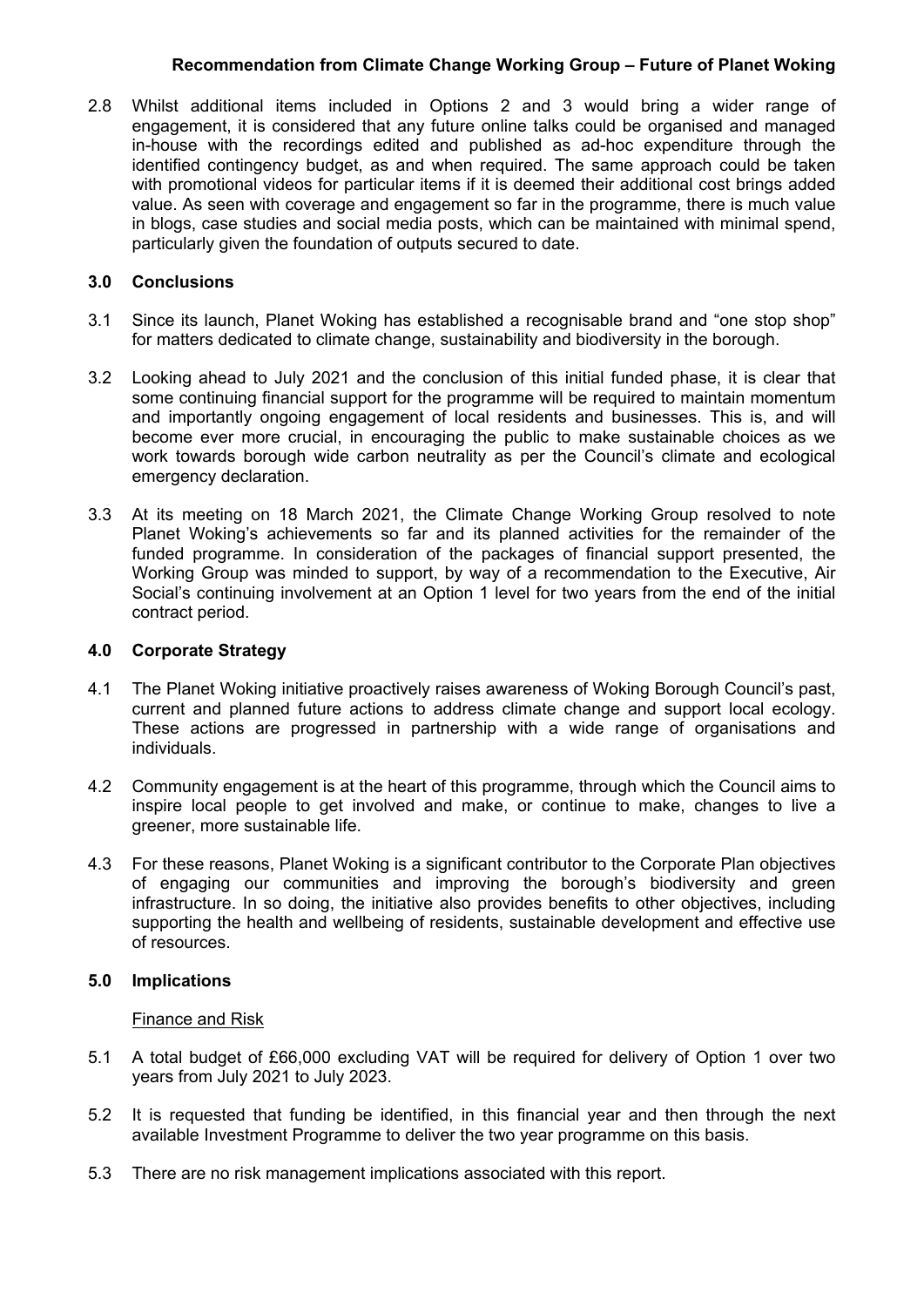#### Equalities and Human Resources

- 5.4 There are no equalities implications associated with this report.
- 5.5 There are no additional human resource or training and development implications. Officers plan to build on the programme resources put together so far and do all that is possible inhouse. The original investment during 2020/21 has secured outputs such as the established Planet Woking website, branding and growing case study depository, which can continue to be expanded within existing staff resources.

Legal

5.6 There are no legal implications associated with this report.

#### **Sustainability**

- 5.7 Since its launch, Planet Woking has established a recognisable brand and "one stop shop" for matters dedicated to climate change, sustainability and biodiversity in the borough. The programme has been praised by the South East Climate Alliance (SECA) and as a result the Council was recognised as one of just a few councils in the South East communicating well on climate change (see Appendix 1).
- 5.8 Continued financial support will help maintain momentum and continue engagement of local residents and businesses in environmental matters. This is, and will become ever more crucial, in encouraging the public to make sustainable choices as we work towards borough wide carbon neutrality as per the Council's climate and ecological emergency declaration.

### **6.0 Engagement and Consultation**

6.1 The Climate Change Working Group was consulted on this proposal at its meeting on 18 March 2021 and was minded to recommend it to the Executive.

REPORT ENDS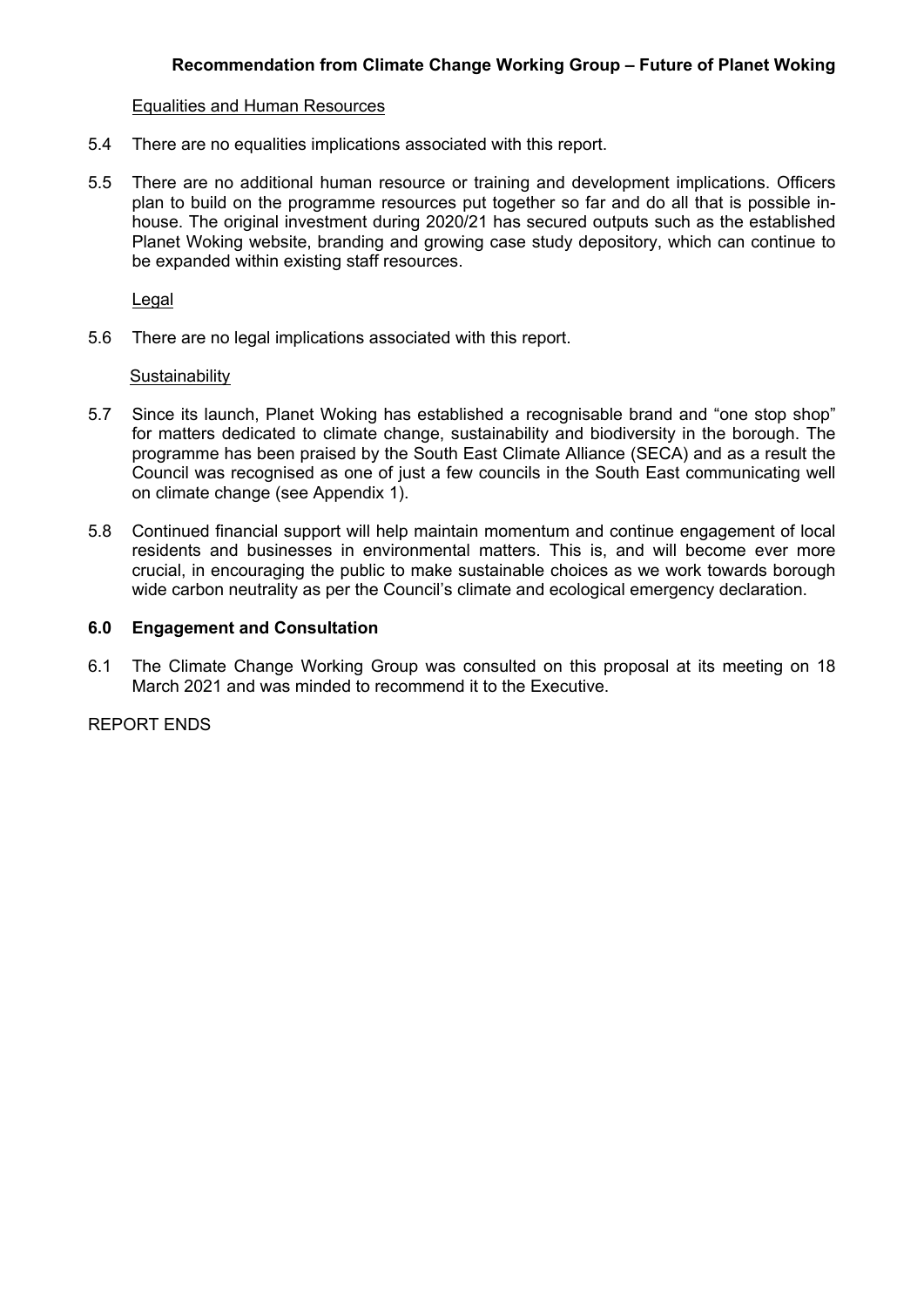Appendix 1

# **Planet Woking Programme to Date**

Officers from Green Infrastructure have worked with Air Social to deliver key Planet Woking activities prior to and since its launch on 24 September 2020, including:

- Standalone website launched at [www.planetwoking.co.uk](http://www.planetwoking.co.uk/) that has a range of case studies and articles designed to engage local people and organisations to do what they can to make a positive difference. There are also information and activities to inspire younger audiences on the site's Little Planet Woking pages ([www.planetwoking.co.uk/little-planet-woking](http://www.planetwoking.co.uk/little-planet-woking)).
- Communications through the dedicated Planet Woking Facebook and Instagram accounts.
- Hosted three well-received online events as part of a programme of themed talks aimed at residents, schools and businesses. The first event was centred on what individuals can do to improve sustainability at home. The second celebrated the great outdoors and the need to balance access to and enjoyment of our natural habitats and wildlife, with protection of local biodiversity. The third online event held at the end of May 2021 focused on urban life and adaptation to climate change. For each topic audiences enjoyed a series of presentations given by expert guest speakers. Each online talk is followed by an open discussion during which viewers have the opportunity to share their own experiences of living greener; and to ask panellists and Council representatives questions. These discussion sessions have proved to be a good forum through which to gather ideas to later share through Planet Woking. Recordings of the webinars are available via the Planet Woking website for those that were not able to view the live event.
- First two of a series of informative short videos highlighting local environmental work, available to view at [www.planetwoking.co.uk](http://www.planetwoking.co.uk/).
- A growing set of community focused case studies inspired by local individuals and groups published to the "Get Involved" section of the Planet Woking website.
- In October 2020, the Natural Woking newsletter was relaunched as a Planet Woking newsletter which carries all the latest climate change, sustainability and biodiversity project updates. The October 2020, January 2021 and April 2021 editions can be viewed here: [www.planetwoking.co.uk/get-involved/newsletters/.](http://www.planetwoking.co.uk/get-involved/newsletters/) The newsletter now has a circulation of circa 600 readers. New subscribers can sign up to the newsletter at [www.planetwoking.co.uk](http://www.planetwoking.co.uk/).
- The Council's website has been updated with a direct link to the Planet Woking website from the climate change pages at [www.woking.gov.uk/nature-and-sustainability](http://www.woking.gov.uk/nature-and-sustainability).
- Social media competitions and activities including the Planet Woking pledge; sustainability book giveaway; #kids2030 challenge for Little Planet Woking champions and Christmas stocking competition in collaboration with Bare+Fair local refill company.
- As a result of Planet Woking, Woking Borough Council was highlighted in an article by the South East Climate Alliance (SECA) as one of just a few councils in the South East communicating well on climate change. The article is available at <https://seclimatealliance.uk/council-communication/>. Officers from Green Infrastructure were subsequently invited by SECA to further share what the Council has been doing to address climate change locally via a blog which is available on their website at <https://seclimatealliance.uk/planet-woking/>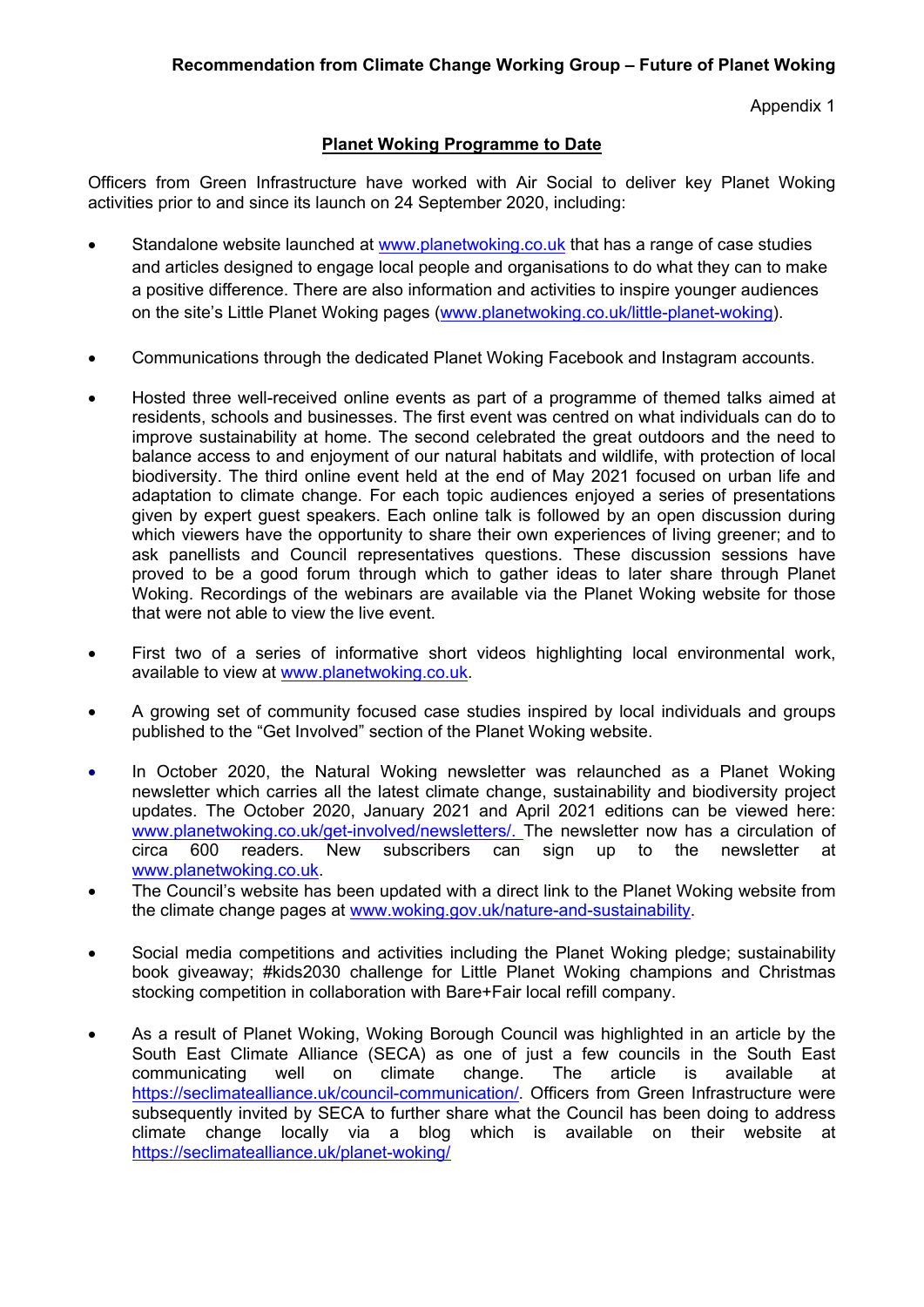### **Recommendation from Climate Change Working Group – Future of Planet Woking**

- Full page features in the winter 2020, spring 2021 and forthcoming summer 2021 edition of the Woking Magazine. The Magazine is circulated to all households in the borough and available online at www.woking.gov.uk/council-and-democracy/about-council/woking[www.woking.gov.uk/council-and-democracy/about-council/woking](www.woking.gov.uk/council-and-democracy/about-council/woking-magazine)[magazine.](www.woking.gov.uk/council-and-democracy/about-council/woking-magazine)
- Planet Woking was a sponsor of the CREST 21 awards (the Transforming Food category), which promoted the positive work by businesses based in the Woking area to protect the environment and promote more sustainable working and lifestyle habits. The awards took place on 20 May 2021 and were organised by Woking News and Mail in collaboration with the University of Surrey. More information about the awards, nominations and winners can be viewed here: <https://crestawardssurrey.co.uk/>